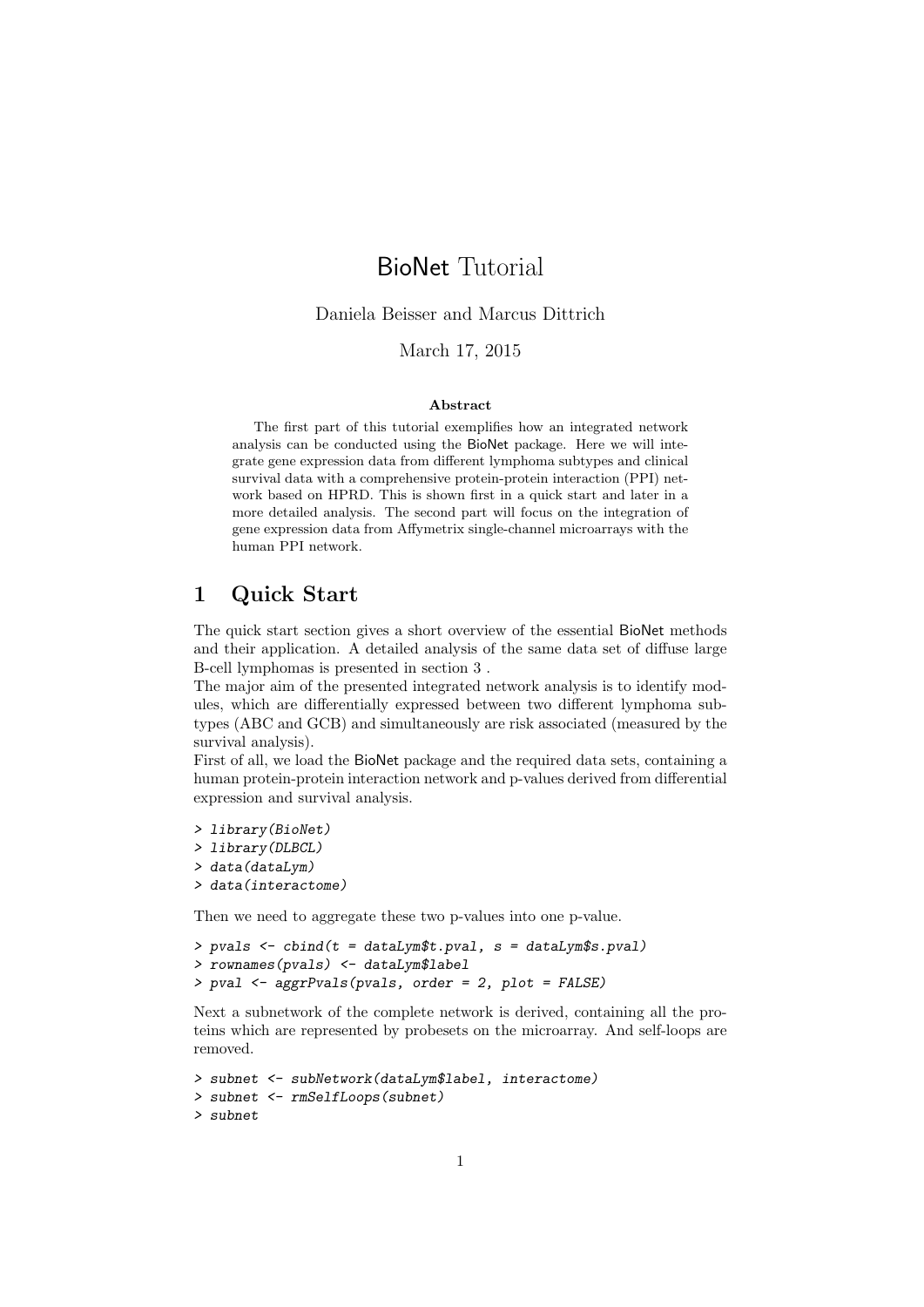A graphNEL graph with undirected edges Number of Nodes = 2559 Number of Edges = 7788

To score each node of the network we fit a Beta-uniform mixture model (BUM) [10] to the p-value distribution and subsequently use the parameters of the model for the scoring function [5]. A false-discovery rate (FDR) of 0.001 is chosen.

```
> fb <- fitBumModel(pval, plot = FALSE)
> scores <- scoreNodes(subnet, fb, fdr = 0.001)
```
Here we use a fast heuristic approach to calculate an approximation to the optimal scoring subnetwork. An optimal solution can be calculated using the heinz algorithm [5] requiring a commercial CPLEX license, see section 3.4 and 6 for installation.

```
> module <- runFastHeinz(subnet, scores)
> logFC <- dataLym$diff
> names(logFC) <- dataLym$label
```
Both 2D and 3D module visualization procedures are available in BioNet. For a 3D visualization, see section 3.4. Alternatively, the network could be easily exported in Cytoscape format, see section 5.4.

> plotModule(module, scores = scores, diff.expr = logFC)



Figure 1: Resultant functional module. Differential expression between ABC and GCB B-cell lymphoma is coloured in red and green, where green shows an upregulation in ACB and red an upregulation in GBC. The shape of the nodes depicts the score: rectangles indicate a negative score, circles a positive score.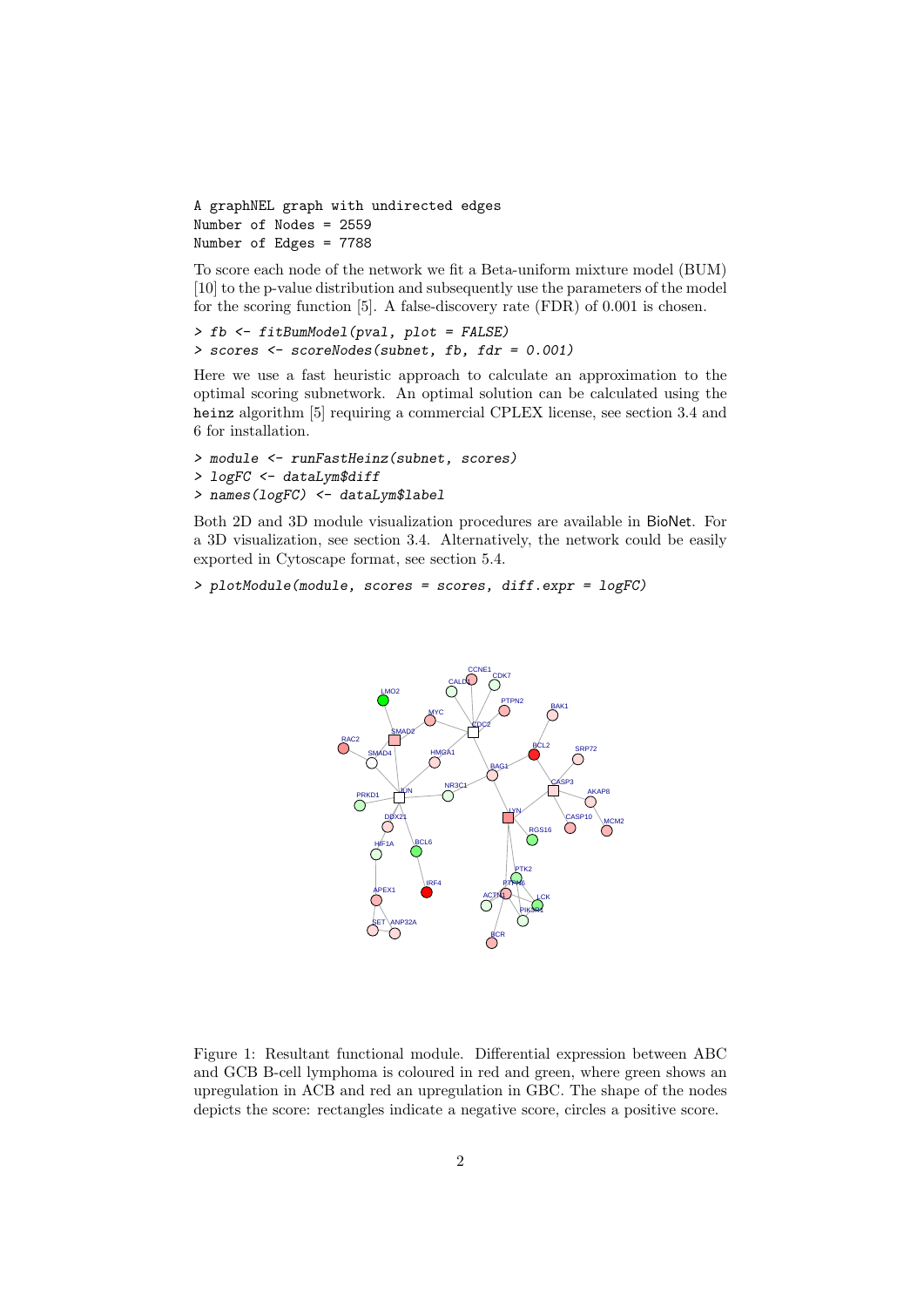# 2 Heuristics to Calculate High-scoring Subnetworks

To calculate high-scoring subnetworks without an available CPLEX license a heuristics is included in the BioNet package. The following depicts a short outline of the algorithm:

- 1. In the first step all positive connected nodes are aggregated into metanodes.
- 2. By defining an edge score based on the node's scores that are on the endpoints of an edge, the node scores are transfered to the edges.
- 3. On these edge scores a minimum spanning tree (MST) is calculated.
- 4. All paths between positive meta-nodes are calculated based on the MST to obtain the negative nodes between the positives.
- 5. Upon these negative nodes again a MST is calculated from which the path with the highest score, regarding node scores of negative nodes and the positive meta-nodes they connect, gives the resulting approximated module.

To validate the performance of the heuristic we simulate artificial signal modules. For this we use the induced subnetwork of the HPRD-network comprising the genes present on the hgu133a Affymetrix chip. Within this network we set artificial signal modules of biological relevant sizes of 30 and 150 nodes, respectively; the remaining genes are considered as background noise. For all considered genes we simulate microarray data and analyze subsequently the simulated gene expression data analogously to the real expression analysis. We scan a large range of FDRs between 0 and 0.8 and evaluate the obtained solutions in terms of recall (true positive rate) and precision (ratio of true positives to all positively classified), for the optimal solution, our heuristic and a heuristic implemented in the Cytoscape plugin jActiveModules Ideker et al. [8]. The results of the heuristic implemented in the BioNet package are clearly closer to the optimal solutions, than the results of the other heuristical approach. Especially for a strong signal with 150 genes, our heuristic yields a good approximation of the maximum-scoring subnetwork.

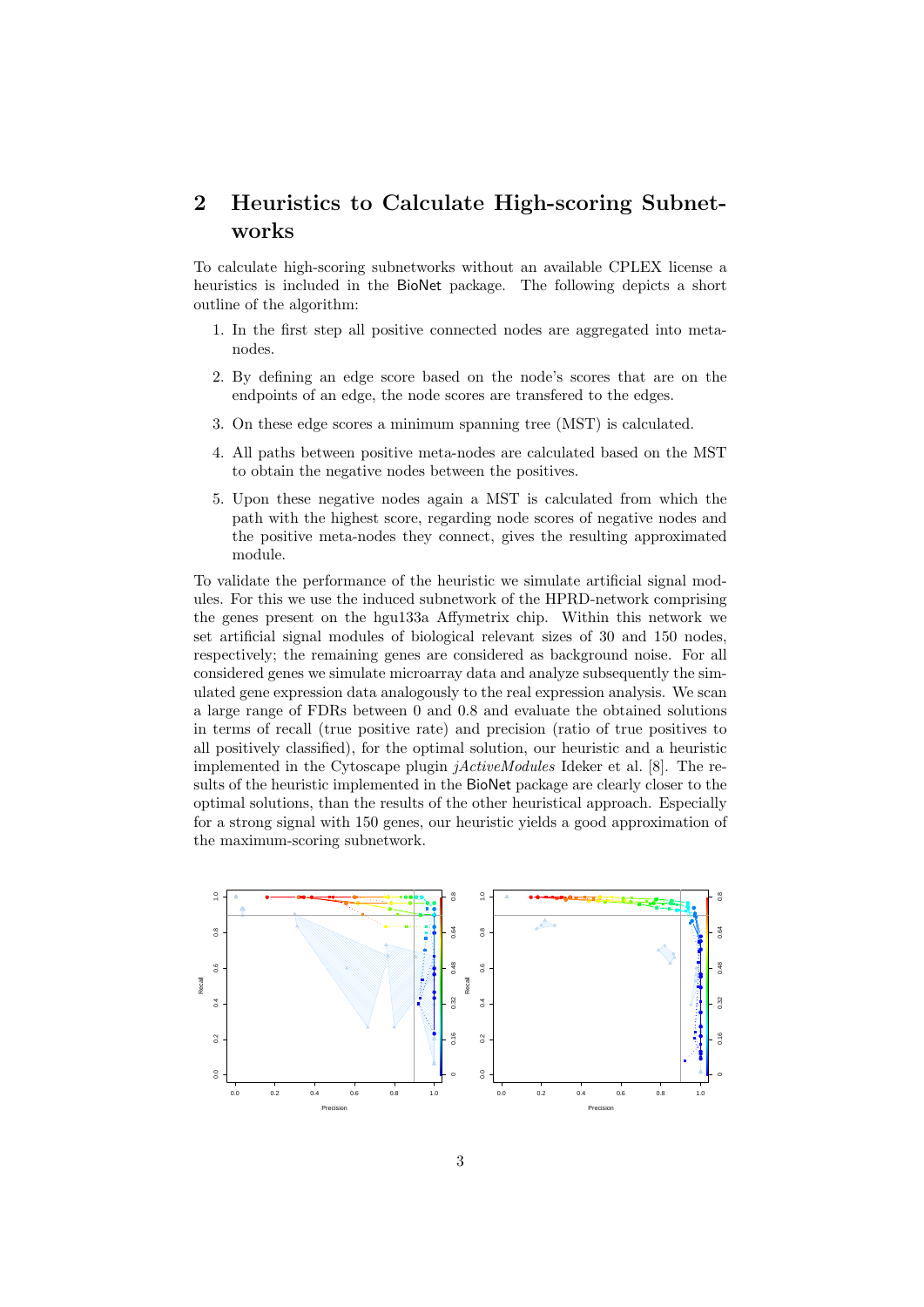Figure 2: Performance validation. Plot of the recall vs. precision of a batch of solutions calculated for a wide range of FDRs (colouring scheme) with three replications each, for the exact solution and two heuristics. For the algorithm by Ideker et al. [8] we display the 6 convex hulls (triangles) of solutions (solutions 5 and 6 partially overlap) obtained by applying it recursively to five independent simulations. We evaluated two different signal component sizes (30, left plot and 150, right plot) with the same procedure. Clearly, the presented exact approach (solid line) captures the signal with high precision and recall over a relatively large range of FDRs. The results of the BioNet heuristic algorithm (dotted line) are much closer to the optimal solution over the entire range of FDRs compared to the jActiveModules heuristic; in particular, in the important region of high recall and precision.

# 3 Diffuse Large B-cell Lymphoma Study

Integrated network analysis not only focuses on the structure (topology) of the underlying graph but integrates external information in terms of node and edge attributes. Here we exemplify how an integrative network analysis can be performed using a protein-protein interaction network, microarray and clinical (survival) data, for details see Dittrich et al. [5].

#### 3.1 The data

First, we load the microarray data and interactome data which is available as expression set and a graph object from the BioNet package. The graph objects can be either in the *graphNEL* format, which is used in the package graph and RBGL  $[1, 2, 6]$  or in the *igraph* format from the package igraph  $[4]$ .

```
> library(BioNet)
> library(DLBCL)
> data(exprLym)
> data(interactome)
```
Here we use the published gene expression data set from diffuse large B-cell lymphomas (DLBCL) [12]. In particular, gene expression data from 112 tumors with the germinal center B-like phenotype (GCB DLBCL) and from 82 tumors with the activated B-like phenotype (ABC DLBCL) are included in this study. The expression data has been precompiled in an ExpressionSet structure.

```
> exprLym
```

```
ExpressionSet (storageMode: lockedEnvironment)
assayData: 3583 features, 194 samples
  element names: exprs
protocolData: none
phenoData
  sampleNames: Lym432 Lym431 ... Lym274 (194 total)
  varLabels: Subgroup IPI ... Status (5 total)
  varMetadata: labelDescription
featureData: none
```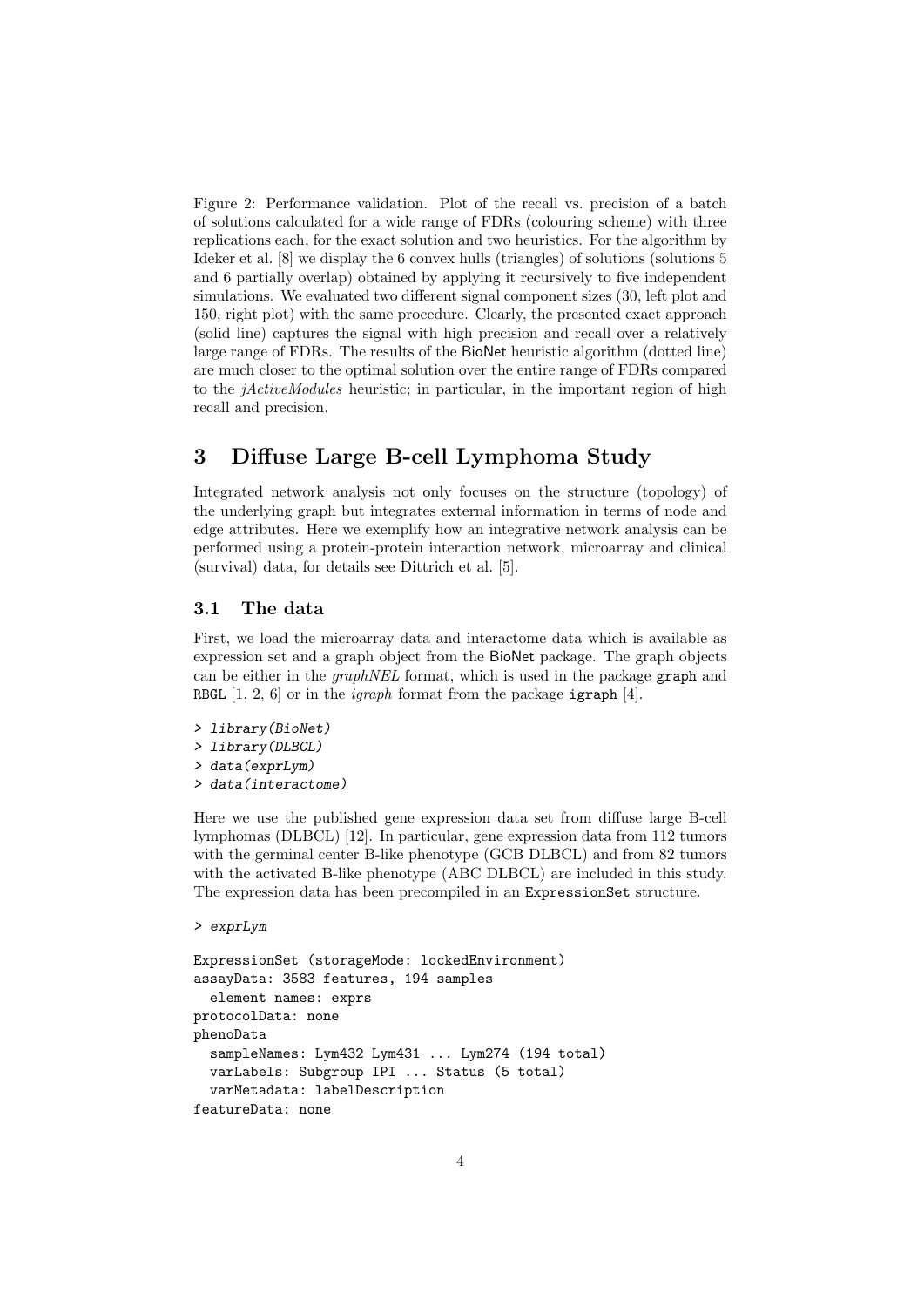```
experimentData: use 'experimentData(object)'
Annotation:
```
For the network data we use a data set of literature-curated human proteinprotein interactions obtained from HPRD [11]. Altogether the entire network used here comprises 9386 nodes and 36504 edges.

```
> interactome
```

```
A graphNEL graph with undirected edges
Number of Nodes = 9386
Number of Edges = 36504
```
From this we derive a *Lymphochip*-specific interactome network as the vertexinduced subgraph extracted by the subset of genes for which we have expression data on the Lymphochip. This can easily be done, using the subNetwork command.

```
> network <- subNetwork(featureNames(exprLym), interactome)
> network
```

```
A graphNEL graph with undirected edges
Number of Nodes = 2559
Number of Edges = 8538
```
Since we want to identify modules as connected subgraphs we focus on the largest connected component.

```
> network <- largestComp(network)
> network
A graphNEL graph with undirected edges
Number of Nodes = 2034
```

```
Number of Edges = 8399
```
So finally we derive a *Lymphochip* network which comprises 2034 nodes and 8399 edges.

#### 3.2 Calculating the p-values

Differential expression In the next step we use rowttest from the package genefilter to analyse differential expression between the ABC and GCB subtype:

```
> library(genefilter)
> library(impute)
> expressions <- impute.knn(exprs(exprLym))$data
Cluster size 3583 broken into 2332 1251
Cluster size 2332 broken into 1628 704
Cluster size 1628 broken into 1 1627
Done cluster 1
Cluster size 1627 broken into 727 900
```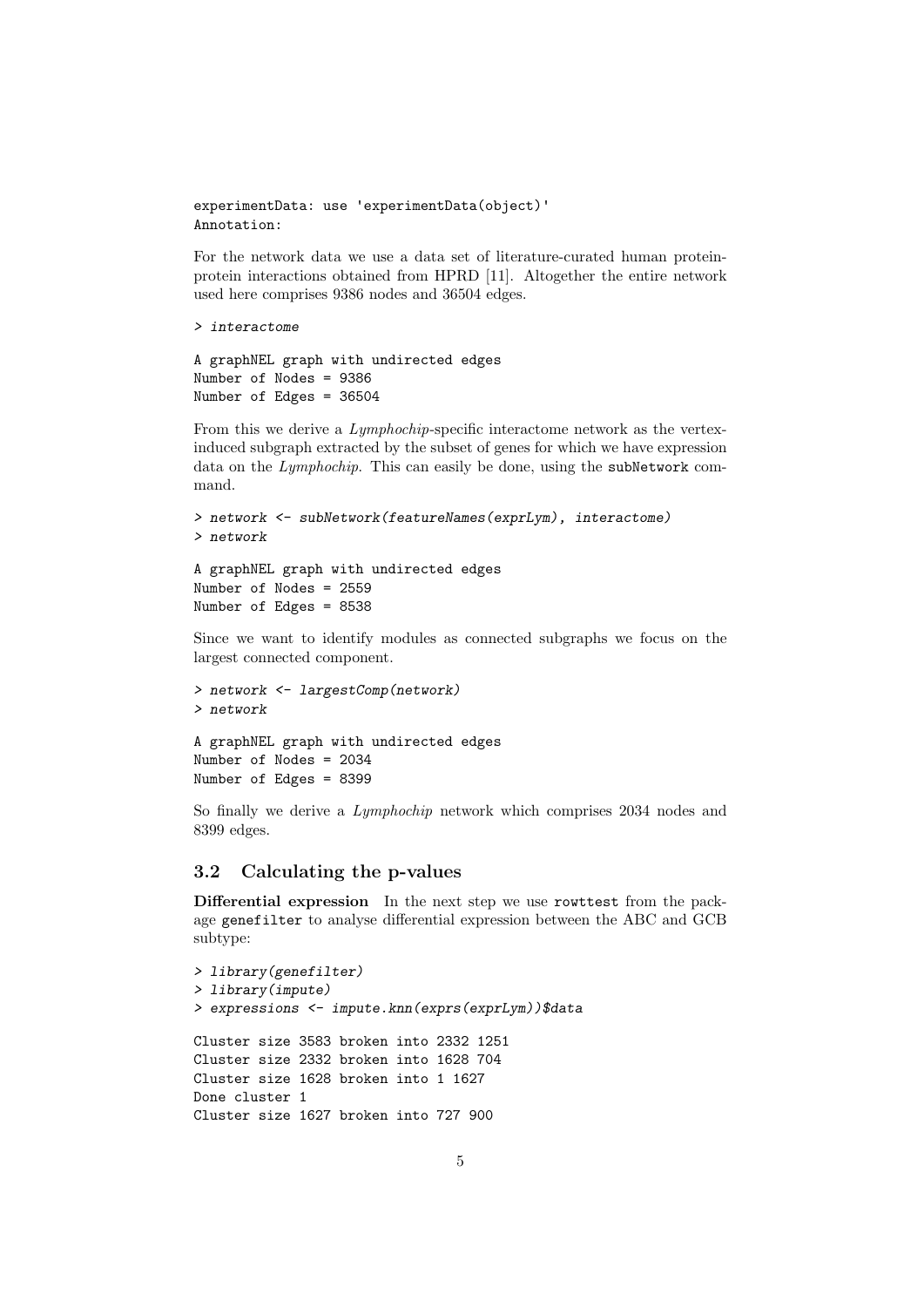```
Done cluster 727
Done cluster 900
Done cluster 1627
Done cluster 1628
Done cluster 704
Done cluster 2332
Done cluster 1251
```
> t.test <- rowttests(expressions, fac = exprLym\$Subgroup)

 $> t.test[1:10, ]$ 

The result looks as follows:

|               | statistic | dm      | p.value |
|---------------|-----------|---------|---------|
| MYC(4609)     | $-3.38$   | $-0.41$ | 0.00    |
| KIT(3815)     | 1.37      | 0.12    | 0.17    |
| ETS2(2114)    | 0.51      | 0.04    | 0.61    |
| TGFBR3(7049)  | $-2.89$   | $-0.43$ | 0.00    |
| CSK(1445)     | $-3.61$   | $-0.26$ | 0.00    |
| ISGF3G(10379) | $-2.94$   | $-0.25$ | 0.00    |
| RELA(5970)    | $-0.95$   | $-0.07$ | 0.34    |
| TIAL1(7073)   | $-2.03$   | $-0.09$ | 0.04    |
| CCL2(6347)    | $-0.94$   | $-0.16$ | 0.35    |
| SELL(6402)    | $-2.18$   | $-0.26$ | 0.03    |

Survival analysis The survival analysis implemented in the package survival can be used to assess the risk association of each gene and calculate the associated p-values. As this will take some time, we here use the precalculated p-values from the BioNet package.

```
> data(dataLym)
> ttest.pval <- t.test[, "p.value"]
> surv.pval <- dataLym$s.pval
> names(surv.pval) <- dataLym$label
> pvals <- cbind(ttest.pval, surv.pval)
```
## 3.3 Calculation of the score

We have obtained two p-values for each gene, for differential expression and survival relevance. Next we aggregate these two p-values for each gene into one p-value of p-values using order statistics. The function aggrPvals calculates the second order statistic of the p-values for each gene.

```
> pval <- aggrPvals(pvals, order = 2, plot = FALSE)
```
Now we can use the aggregated p-values to fit the Beta-uniform mixture model to the distribution. The following plot shows the fitted Beta-uniform mixture model in a histogram of the p-values.

> fb <- fitBumModel(pval, plot = FALSE) > fb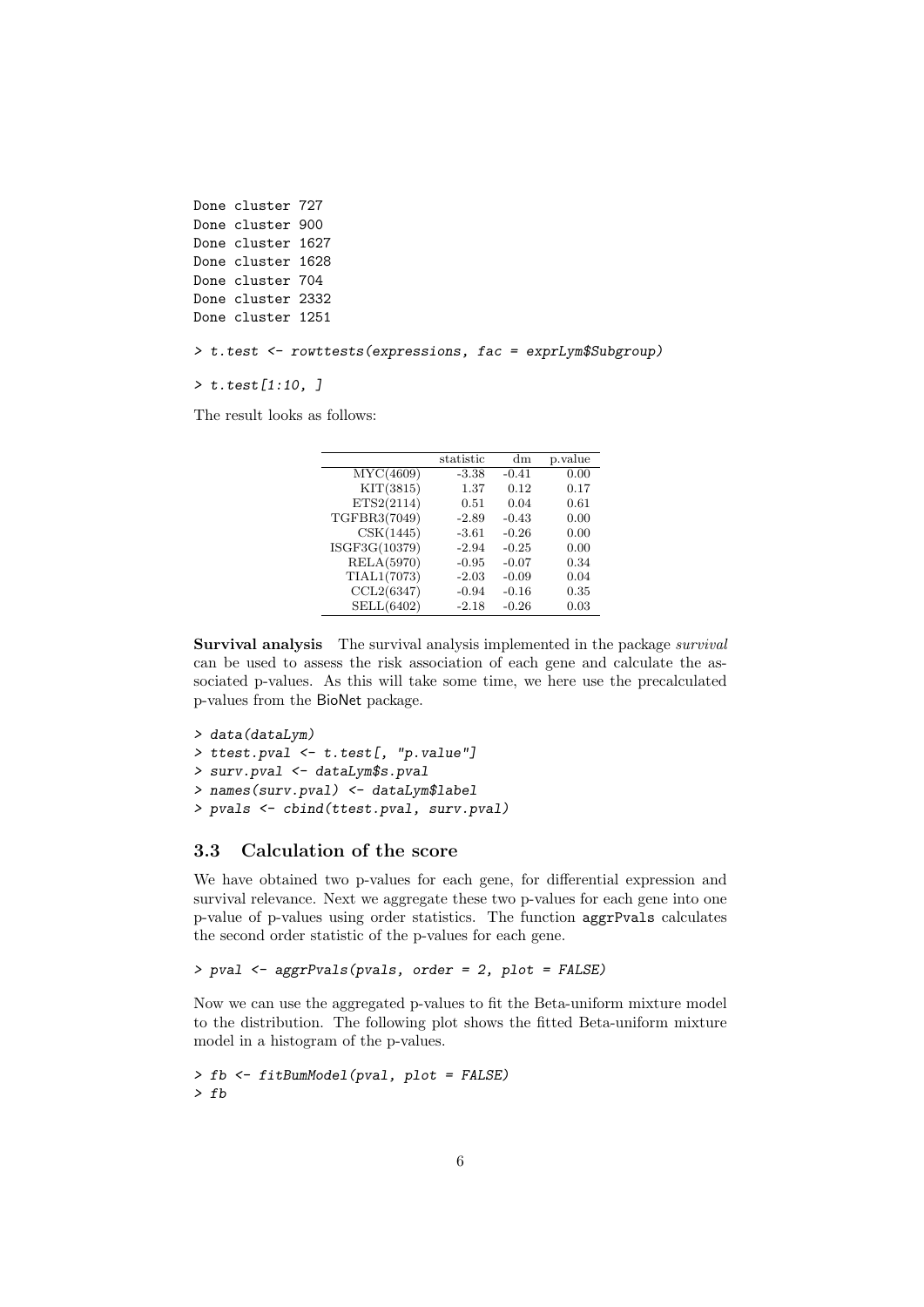

Figure 3: Histogram of p-values, overlayed by the fitted BUM model coloured in red and the  $\pi$ -upper bound displayed as a blue line. The right plot shows a quantile-quantile plot, indicating a nice fit of the BUM model to the p-value distribution.

The quantile-quantile plot indicates that the BUM model fits nicely to the pvalue distribution. A plot of the log-likelihood surface can be obtained with plotLLSurface. It shows the mixture parameter  $\lambda$  (x-axis) and the shape parameter a (y-axis) of the Beta-uniform mixture model. The circle in the plot depicts the maximum-likelihood estimates for  $\lambda$  and a.

> plotLLSurface(pval, fb)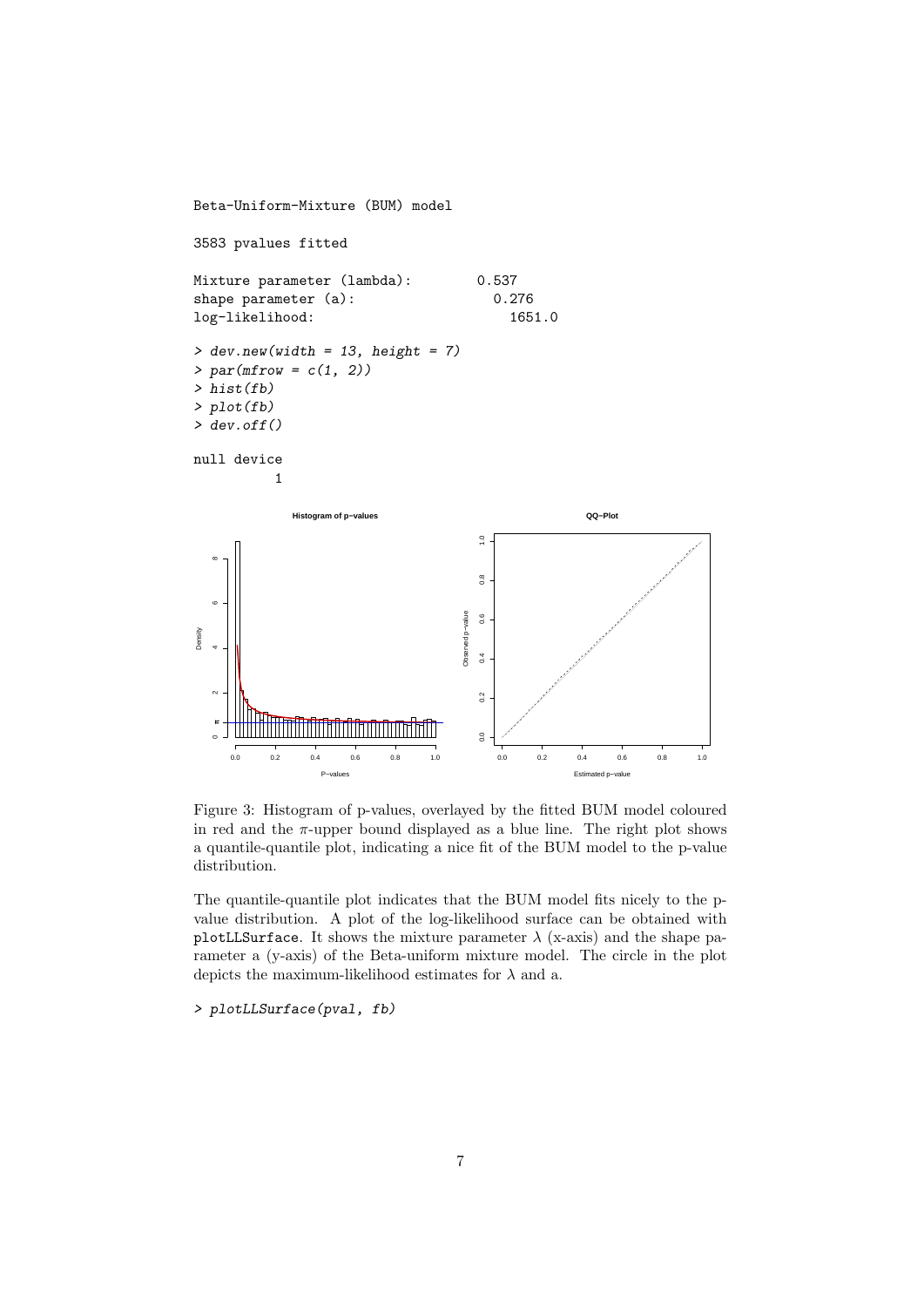

Figure 4: Log-likelihood surface plot. The range of the colours shows an increased log-likelihood from red to white. Additionaly, the optimal parameters  $\lambda$  and a for the BUM model are highlighted.

The nodes of the network are now scored using the fitted BUM model and a FDR of 0.001.

```
> scores <- scoreNodes(network = network, fb = fb,
+ fdr = 0.001
```
In the next step the network with the scores and edges is written to a file and the heinz algorithm is used to calculate the maximum-scoring subnetwork. In order to run heinz self-loops have to be removed from the network.

```
> network <- rmSelfLoops(network)
> writeHeinzEdges(network = network, file = "lymphoma_edges_001",
+ use.score = FALSE)
[1] TRUE
> writeHeinzNodes(network = network, file = "lymphoma_nodes_001",
+ node.scores = scores)
[1] TRUE
```
### 3.4 Calculation of the maximum-scoring subnetwork

In the following the heinz algorithm is started using the heinz.py python script. This starts the integer linear programming optimization and calculates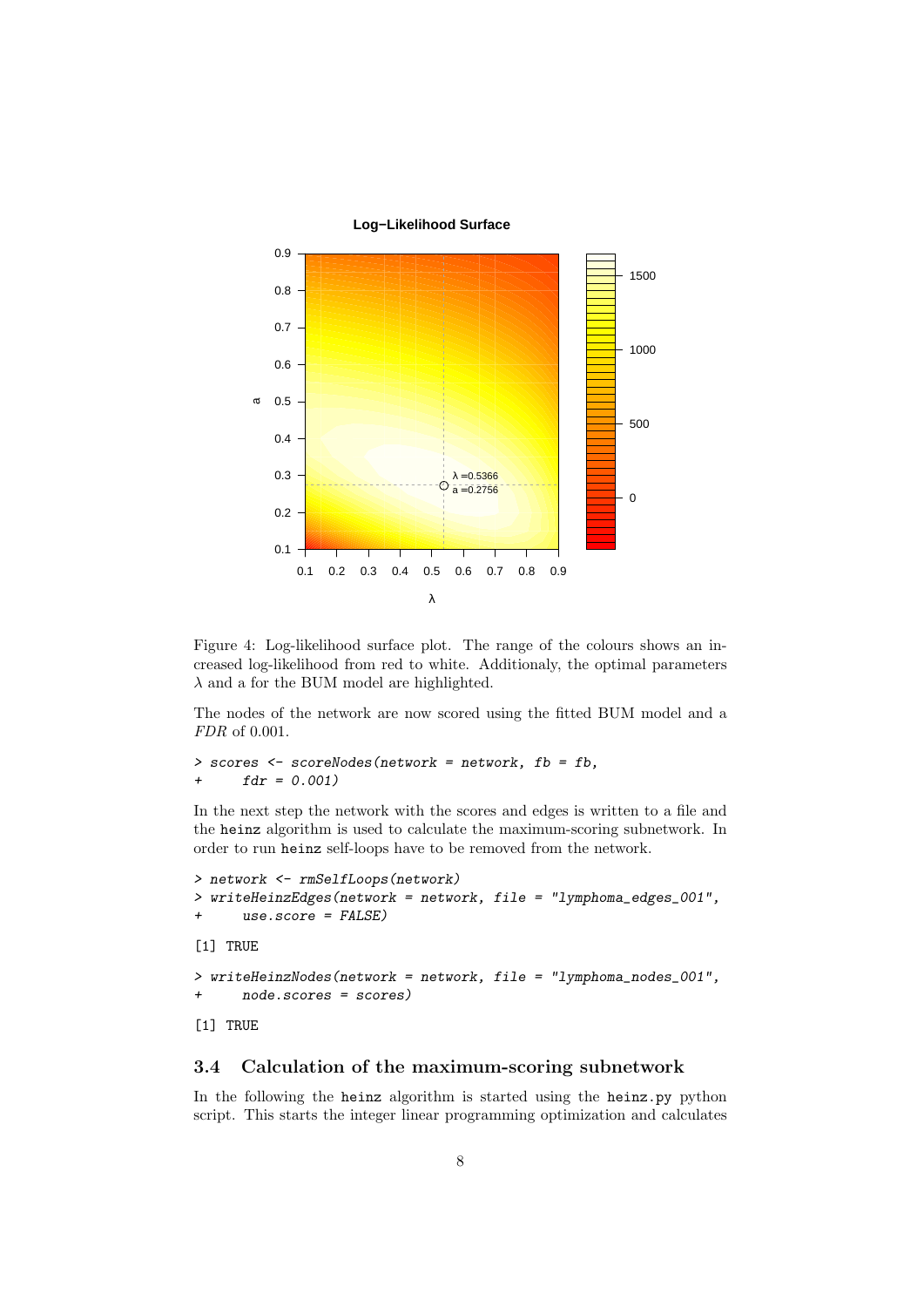the maximum-scoring subnetwork using CPLEX.

The command is: "heinz.py -e lymphoma\_edges\_001.txt -n lymphoma nodes 001.txt -N True -E False" or runHeinz on a linux machine with CPLEX installed.

The output is precalculated in lymphoma\_nodes\_001.txt.0.hnz and lymphoma\_edges\_001.txt.0.hnz in the subdirectory "extdata" of the R BioNet library directory.

```
> datadir <- file.path(path.package("BioNet"), "extdata")
> dir(datadir)
```

```
[1] "ALL_cons_n.txt.0.hnz"
[2] "ALL_edges_001.txt.0.hnz"
[3] "ALL_n_resample.txt.0.hnz"
[4] "ALL_nodes_001.txt.0.hnz"
[5] "cytoscape.sif"
[6] "lymphoma_edges_001.txt.0.hnz"
[7] "lymphoma_nodes_001.txt.0.hnz"
[8] "n.weight.NA"
[9] "weight.EA"
```
The output is loaded as a graph and plotted with the following commands:

```
> module <- readHeinzGraph(node.file = file.path(datadir,
+ "lymphoma_nodes_001.txt.0.hnz"), network = network)
> diff \leftarrow t.test[, "dm"]> names(diff) <- rownames(t.test)
> plotModule(module, diff.expr = diff, scores = scores)
```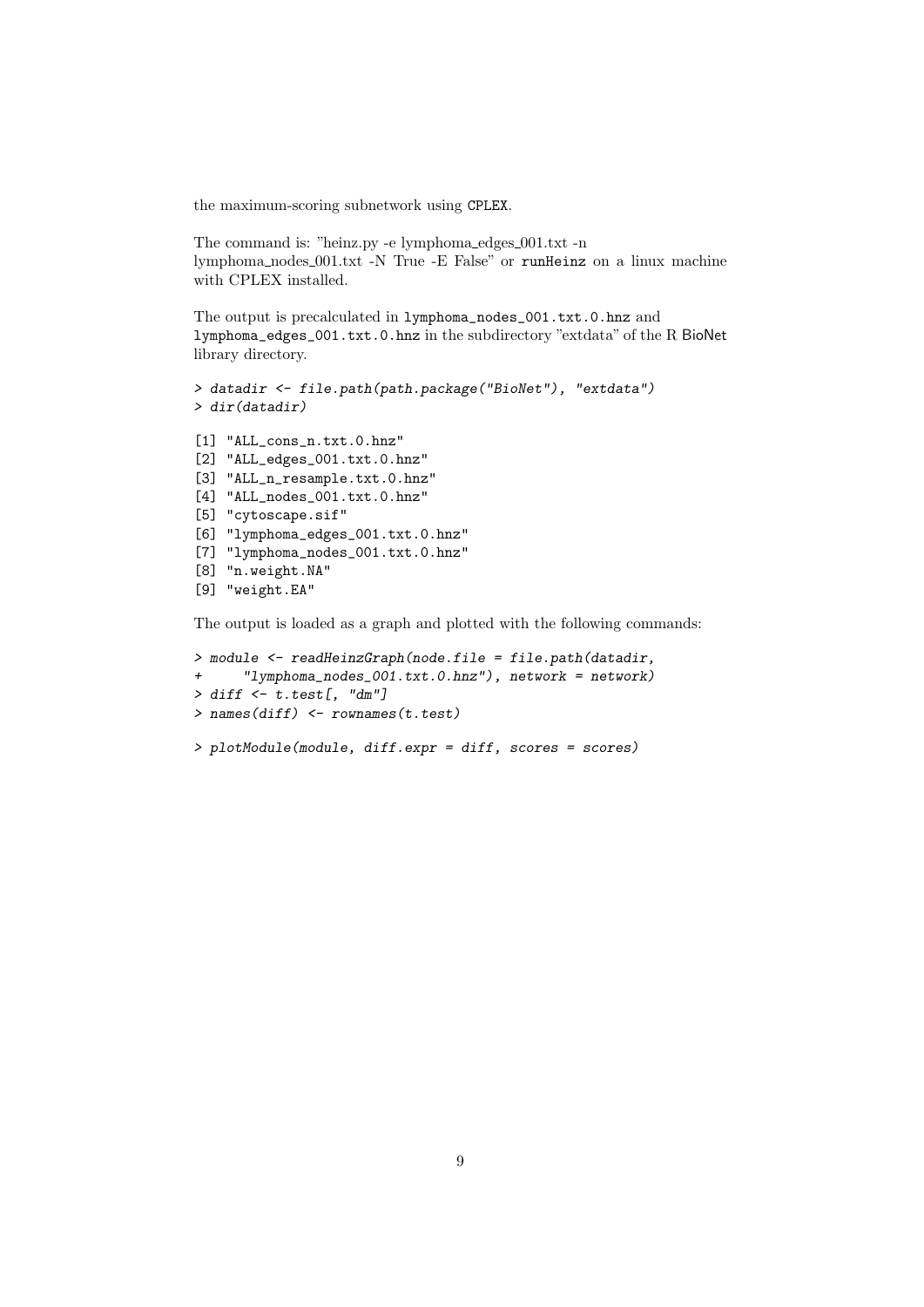

Figure 5: Resultant functional module for the lymphoma data set. Differential expression between ABC and GCB B-cell lymphoma is coloured in red and green, where green shows an upregulation in ACB and red an upregulation in GBC. The shape of the nodes depicts the score: rectangles indicate a negative score, circles a positive score.

The log fold-changes are visualized by the colouring of the nodes, the shape of the nodes depicts the score (positive=circle, negative=square). It is also possible to visualize the module in 3D with the function plot3dModule, but for this the rgl package, a 3D real-time rendering system, has to be installed. The plot can be saved to pdf-file with the function save3dModule. And the resulting module would look as following.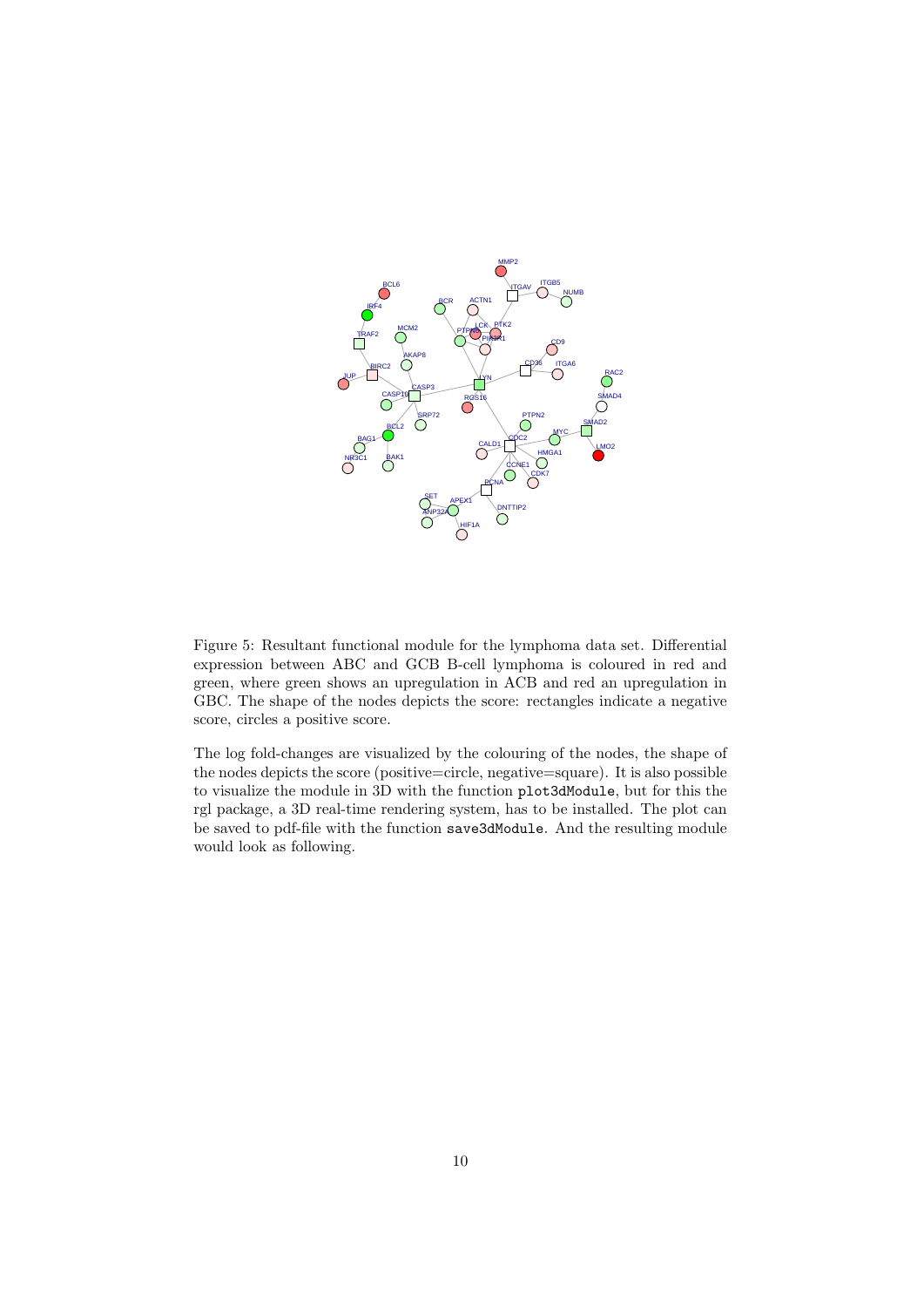

Figure 6: 3D visualization of the same functional module shown in 5. Here, only the scores are depicted by the colouring of the nodes, positives in red and negatives in green.

The resulting subnetwork consists of 46 nodes and 50 edges. It has a cumulative sum of the scores of 71.07 from 37 positive (coloured in red) and 9 negative nodes (coloured in green).

```
> sum(scores[nodes(module)])
```

```
[1] 71.07341
```

```
> sum(scores[nodes(module)] > 0)
```
[1] 37

```
> sum(scores[nodes(module)] < 0)
```

```
[1] 9
```
We capture an interactome module that has been described to play a major biological role in the GCB and ABC DLBCL subtypes. It includes for example, the proliferation module which is more highly expressed in the ABC DLBCL subtype [12] comprising the genes: MYC, CCNE1, CDC2, APEX1, DNTTIP2, and PCNA. Likewise, genes IRF4, TRAF2, and BCL2, which are associated with the potent and oncogenic NF<sub>K</sub>B pathway.

# 4 ALL Study

This section describes the integrated network approach applied to the analysis of Affymetrix microrray data. In addition to the previous section, the data is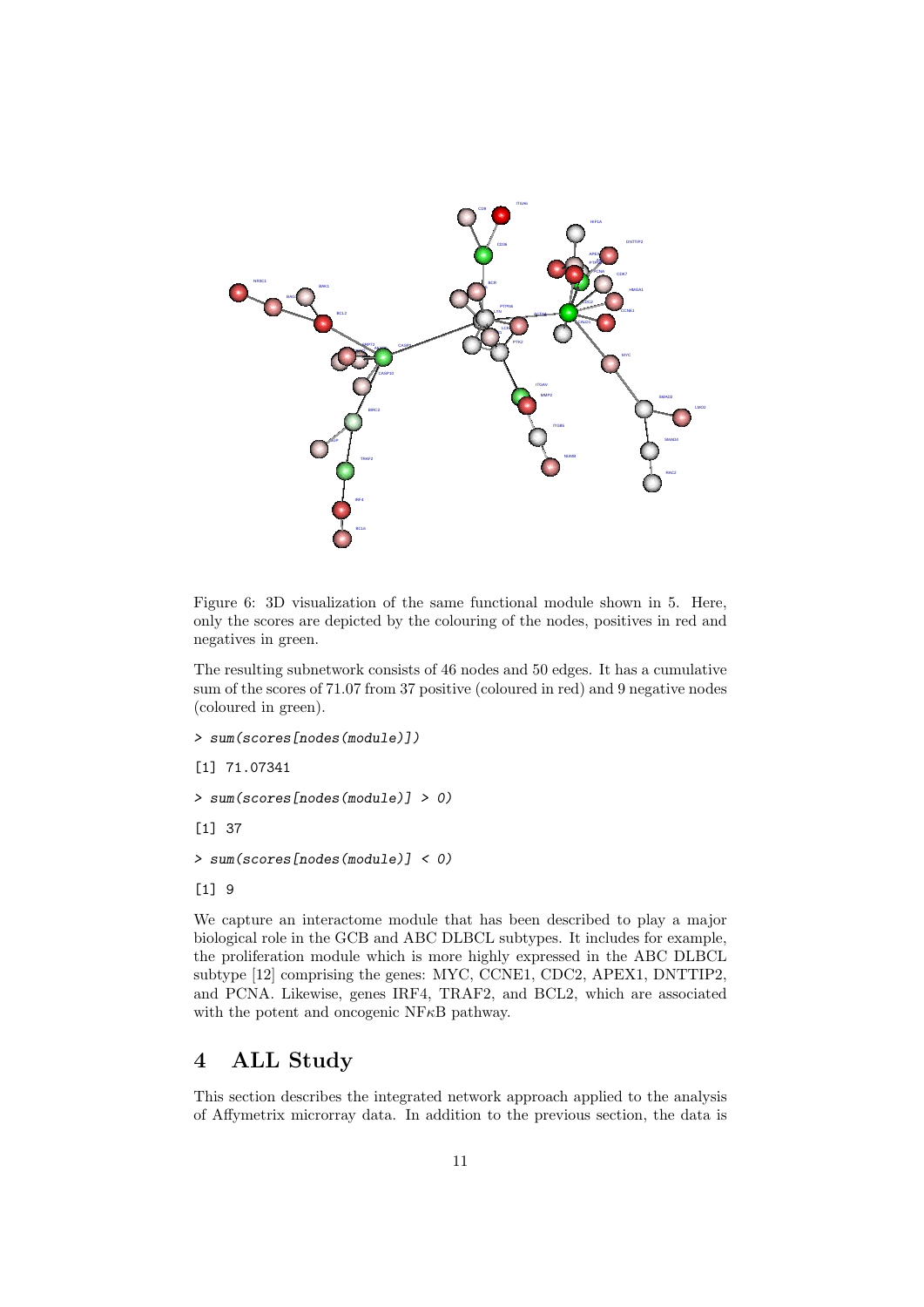analysed for differential expression using the package limma [14]. The resulting module can be exported in various formats and for example displayed with Cytoscape [13].

#### 4.1 The data

First, we load the microarray data and the human interactome data, which is available as a graph object from the BioNet package. The popular Acute Lymphoblastic Leukemia (ALL) data set [3] with 128 arrays is used as an example for an Affymetrix single-channel microarray. This data is available in the package ALL [7] as a normalised ExpressionSet.

```
> library(BioNet)
> library(DLBCL)
> library(ALL)
> data(ALL)
> data(interactome)
```
The mircroarray data gives results from 128 samples of patients with T-cell ALL or B-cell ALL using Affymetrix hgu95av2 arrays. Aim of the integrated analysis is to capture significant genes in a functional module, all of which are potentially involved in acute lymphoblastic leukemia and show a significant difference in expression between the B- and T-cell samples.

```
> ALL
```

```
ExpressionSet (storageMode: lockedEnvironment)
assayData: 12625 features, 128 samples
  element names: exprs
protocolData: none
phenoData
  sampleNames: 01005 01010 ... LAL4 (128 total)
  varLabels: cod diagnosis ... date last seen (21
    total)
  varMetadata: labelDescription
featureData: none
experimentData: use 'experimentData(object)'
  pubMedIds: 14684422 16243790
Annotation: hgu95av2
```
For the network data we use a data set of literature-curated human proteinprotein interactions that have been obtained from HPRD [11]. Altogether the entire network used here comprises 9386 nodes and 36504 edges.

> interactome

```
A graphNEL graph with undirected edges
Number of Nodes = 9386
Number of Edges = 36504
```
In the next step we have to map the Affymetrix identifiers to the protein identifiers of the PPI network. Since several probesets represent one gene, we have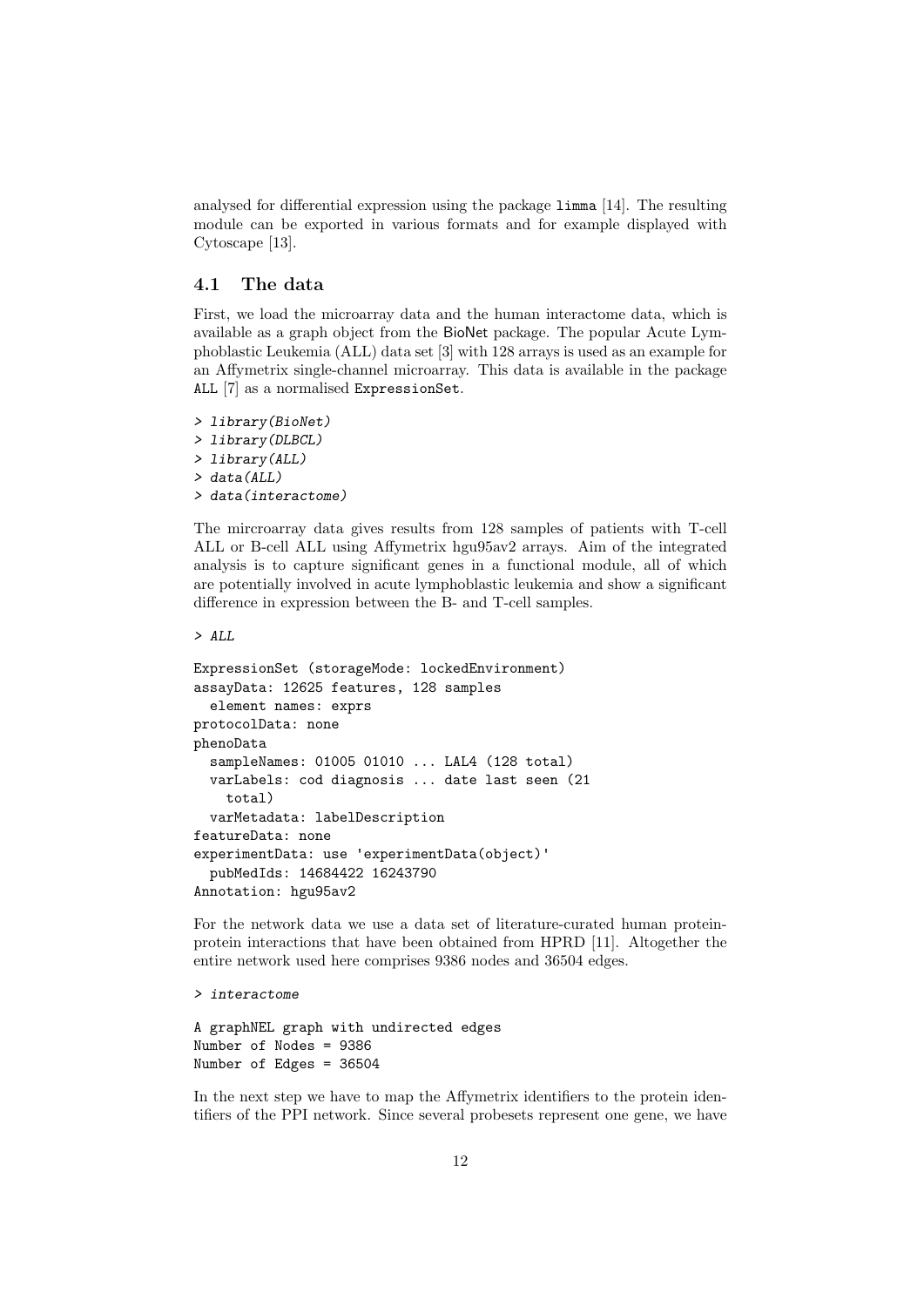to select one or concatenate them into one gene. One possibility is to use the probeset with the highest variance for each gene. This is accomplished for the ExpressionSet with the mapByVar. It also maps the Affymetrix IDs to the identifiers of the network using the chip annotations and network geneIDs, which are unique, and returns the network names in the expression matrix. This reduces the expression matrix to the genes which are present in the network.

```
> mapped.eset <- mapByVar(ALL, network = interactome,
+ attr = "geneID")
> mapped.eset [1:5, 1:5]
                01005 01010 03002 04006 04007
MAPK3(5595) 7.597323 7.479445 7.567593 7.384684 7.905312
TIE1(7075) 5.046194 4.932537 4.799294 4.922627 4.844565
CYP2C19(1557) 3.900466 4.208155 3.886169 4.206798 3.416923
BLR1(643) 5.903856 6.169024 5.860459 6.116890 5.687997
DUSP1(1843) 8.570990 10.428299 9.616713 9.937155 9.983809
```
The data set is reduced to 6170 genes. To find out how many genes are contained in the human interactome we calculate the intersect.

```
> length(intersect(rownames(mapped.eset), nodes(interactome)))
```
#### [1] 6170

Since the human interactome contains 6170 genes from the chip we can either extract a subnetwork with the method subNetwork or preceed with the whole network. Automatically the negative expectation value is used later when deriving the scores for the nodes without intensity values. We continue by extracting the subnetwork. Furthermore, we want to identify modules as connected subgraphs, therefore we use the largest connected component of the network and remove existing self-loops.

```
> network <- subNetwork(rownames(mapped.eset), interactome)
> network
A graphNEL graph with undirected edges
Number of Nodes = 6170
Number of Edges = 24601
> network <- largestComp(network)
> network <- rmSelfLoops(network)
> network
A graphNEL graph with undirected edges
Number of Nodes = 5649
Number of Edges = 22966
```
So finally we derive a *chip-specific* network which comprises 5649 nodes and 22966 edges.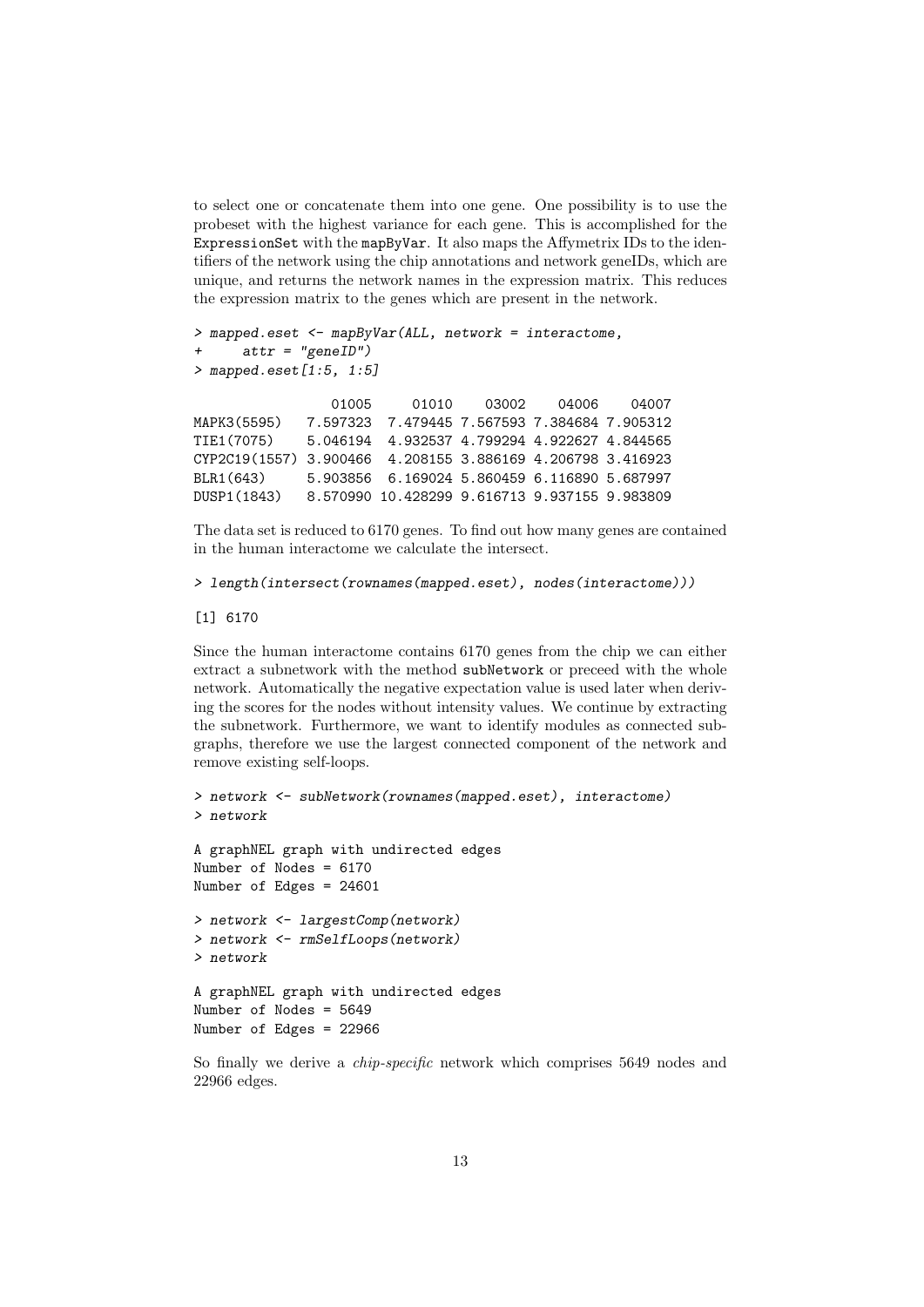#### 4.2 Calculating the p-values

Differential expression In the next step we use limma [14] to analyse differential expression between the B-cell and T-cell groups.

```
> library(limma)
> design <- model.matrix(~-1 + factor(c(substr(unlist(ALL$BT),
+ 0, 1))))
> colnames(design) <- c("B", "T")
> contrast.matrix <- makeContrasts(B - T, levels = design)
> contrast.matrix
     Contrasts
Levels B - T
    B 1
    T \t -1> fit <- lmFit(mapped.eset, design)
> fit2 <- contrasts.fit(fit, contrast.matrix)
> fit2 <- eBayes(fit2)
```
We get the corresponding p-values and and calculate the scores thereupon.

```
> pval <- fit2$p.value[, 1]
```
#### 4.3 Calculation of the score

We have obtained the p-values for each gene for differential expression. Next, the p-values are used to fit the Beta-uniform mixture model to their distribution [5, 10]. The following plot shows the fitted Beta-uniform mixture model in a histogram of the p-values. The quantile-quantile plot indicates that the BUM model fits to the p-value distribution. Although the data shows a slight deviation from the expected values, we continue with the fitted parameters.

```
> fb <- fitBumModel(pval, plot = FALSE)
> fb
Beta-Uniform-Mixture (BUM) model
6170 pvalues fitted
Mixture parameter (lambda): 0.454
shape parameter (a): 0.144
log-likelihood: 11958.7
> dev.new(width = 13, height = 7)> par(mfrow = c(1, 2))> hist(fb)
> plot(fb)
```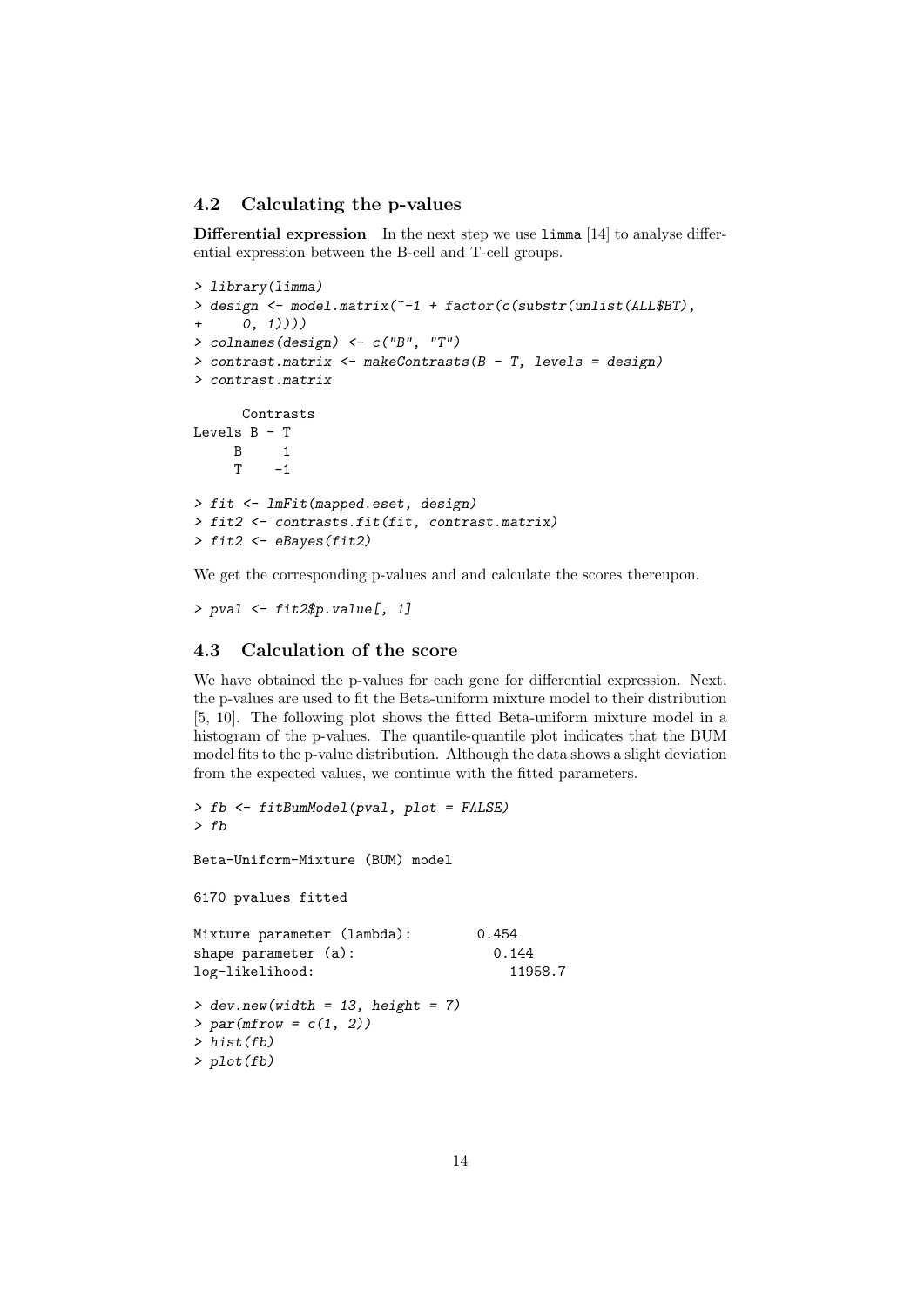

Figure 7: Histogram of p-values, overlayed by the fitted BUM model in red and the  $\pi$ -upper bound displayed as a blue line. The right plot shows a quantilequantile plot, in which the estimated p-values from the model fit deviate slightly from the observed p-values.

The nodes of the network are now scored using the fitted BUM model and a FDR of 1e-14. Such a low FDR was chosen to obtain a small module, which can be visualized.

```
> scores <- scoreNodes(network = network, fb = fb,
+ fdr = 1e-14
```
In the next step the network with the scores and edges is written to file and the heinz algorithm is used to calculate the maximum-scoring subnetwork.

```
> writeHeinzEdges(network = network, file = "ALL_edges_001",
     use.score = FALSE)[1] TRUE
> writeHeinzNodes(network = network, file = "ALL_nodes_001",
+ node.scores = scores)
[1] TRUE
```
### 4.4 Calculation of the maximum-scoring subnetwork

In the following the heinz algorithm is started using the heinz.py python script. This starts the integer linear programming optimization and calculates the maximum-scoring subnetwork using CPLEX.

The command is: "heinz.py -e ALL\_edges\_001.txt -n ALL\_nodes\_001.txt -N True -E False" or runHeinz on a linux machine with CPLEX installed.

The output is precalculated in ALL\_nodes\_001.txt.0.hnz and ALL\_edges\_001.txt.0.hnz in the R BioNet directory, subdirectory extdata. The output is loaded as a graph with the following commands: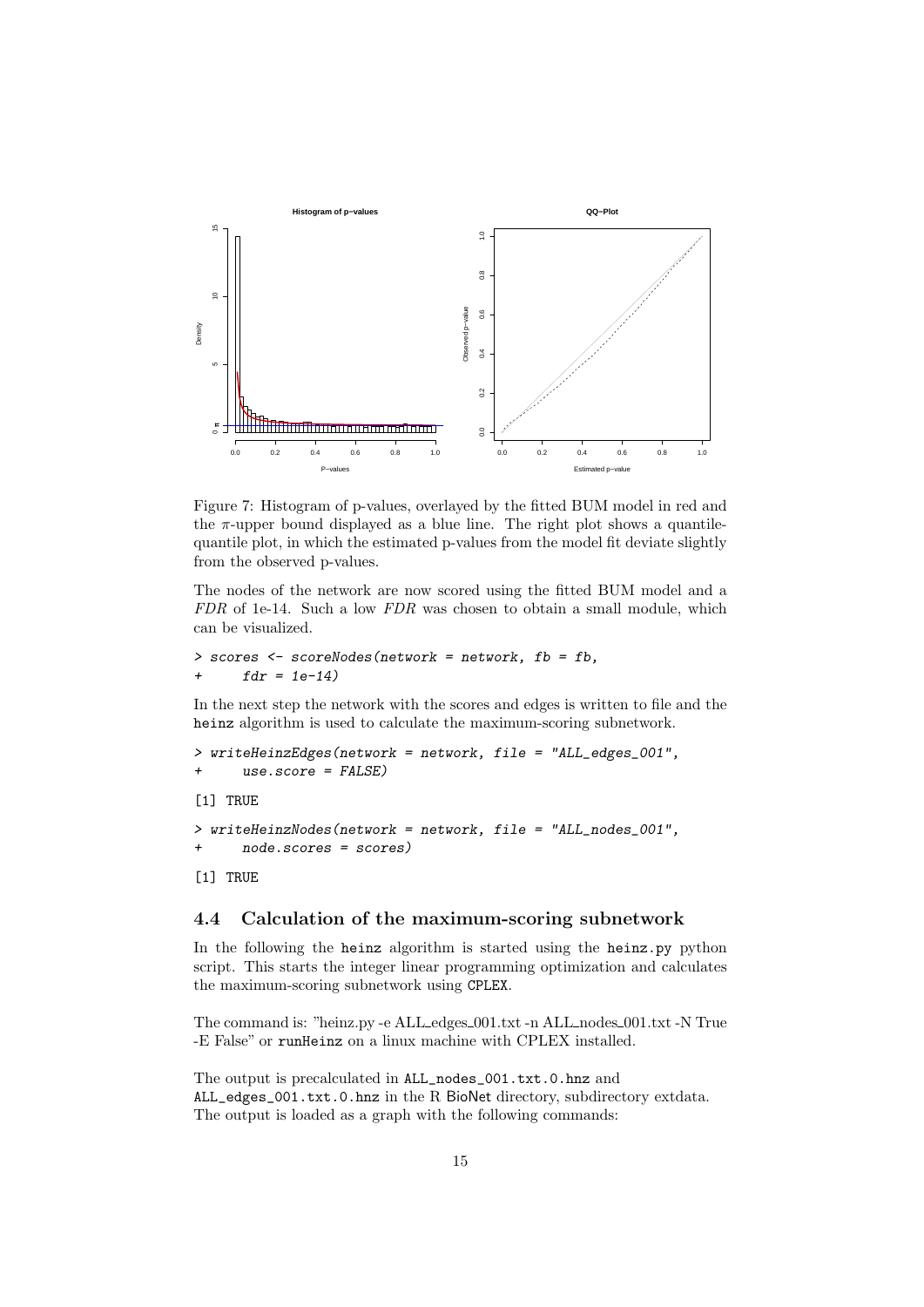```
> datadir <- file.path(path.package("BioNet"), "extdata")
> module <- readHeinzGraph(node.file = file.path(datadir,
      "ALL\_nodes\_001.txt.0.hnz"), network = network)
```
Attributes are added to the module, to depict the difference in expression and the score later.

```
> nodeDataDefaults(module, attr = "diff") <- ""
> nodeData(module, n = nodes(module), attr = "diff") <- fit2$coefficients[nodes(module),
+ 1]
> nodeDataDefaults(module, attr = "score") <- ""
> nodeData(module, n = nodes(module), attr = "score") <- scores[nodes(module)]
> nodeData(module)[1]
$`BTK(695)`
$`BTK(695)`$geneID
[1] "695"
$`BTK(695)`$geneSymbol
[1] "BTK"
$`BTK(695)`$diff
[1] 0.919985
$`BTK(695)`$score
[1] -8.889214
We save the module as XGMML file and look at it with the software Cytoscape
[13], colouring the node by their "diff" attribute and changing the node shape
according to the "score".
```

```
> saveNetwork(module, file = "ALL_module", type = "XGMML")
[1] "...adding nodes"
[1] "...adding edges"
[1] "...writing to file"
```
The resulting network with 31 nodes and 32 edges and coloured nodes, looks like this: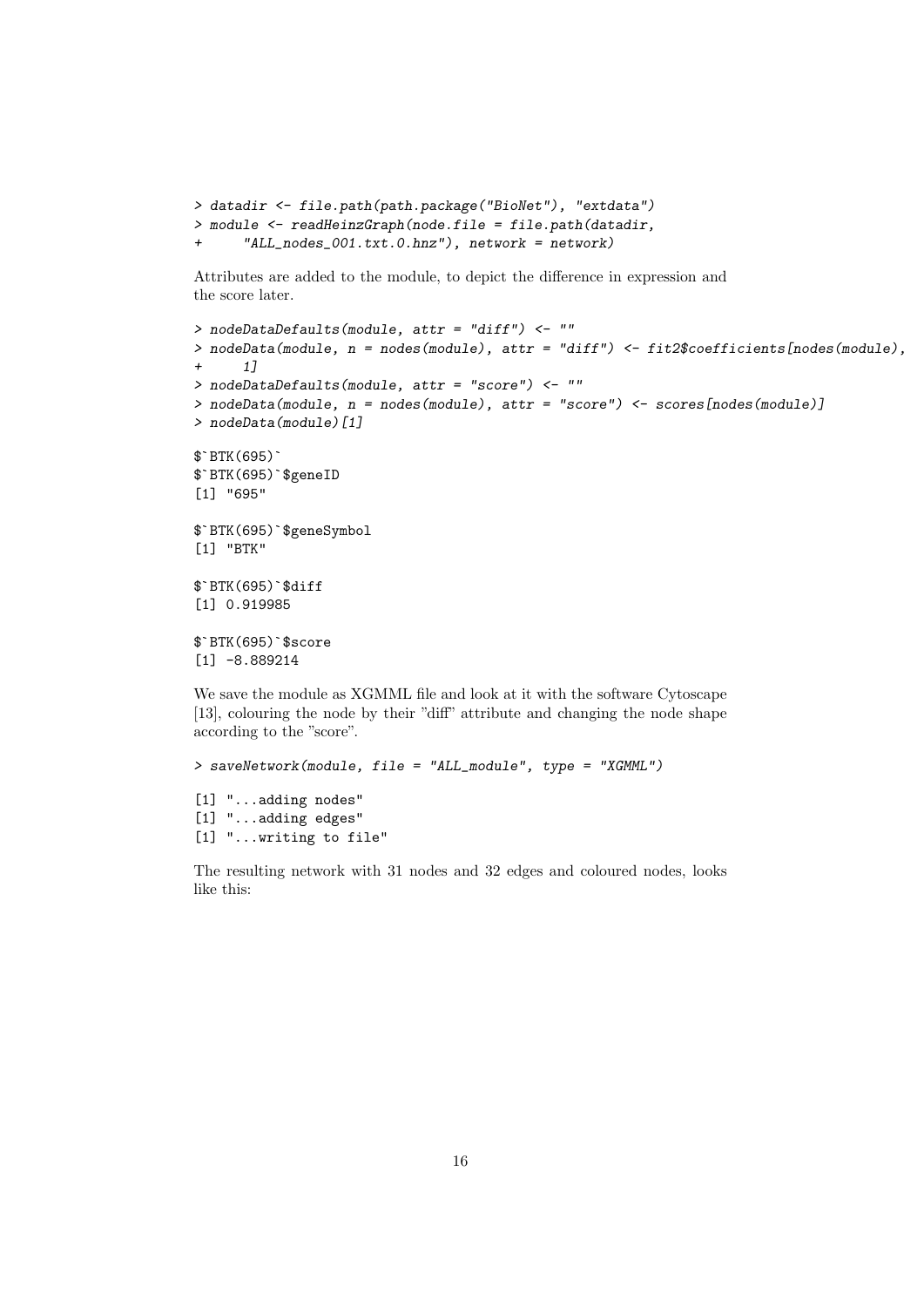

Figure 8: Resultant module visualized in Cytoscape. Significantly upregulated genes are coloured in red, genes that show significant downregulation are coloured in green, for the contrast B vs. T cells. The score of the nodes is shown by the shape of the nodes, circles indicate a positive score, diamonds a negative score.

The module comprises several parts, one part showing a high upregulation in the B-T contrast (CD79A, BLNK, CD19, CD9, CD79B) participates in B cell activation and differentiation and response to stimuli according to their GO annotation. While the other large upregulated part is involved in antigen processing and presentation and immune response (HLA-DMA, HLA-DPA1, CD4, HLA-DMB, HLA-DRB5, HLA-DPB1). T cell/leukocyte activating genes (CD3D, CD3G, CD3Z, ENO2, TRAT1, ZAP70) are coloured in green. The lower middle part is involved in negative regulation of apoptosis, developmental processes and programmed cell death. Most of them are involved in overall immune system processes and as expected, mostly B and T cell specific genes comprise the resulting module, as this contrast was used for the test of differential expression.

# 5 Consensus modules

To assess the variation inherent in the integrated data, we use a jackknife resampling procedure resulting in an ensemble of optimal modules. A consensus approach summarizes the ensemble into one final module containing maximally robust nodes and edges. The resulting consensus module visualizes variable regions by assigning support values to nodes and edges. The consensus module is calculated using the acute lymphoblastic leukemia data from the previous section.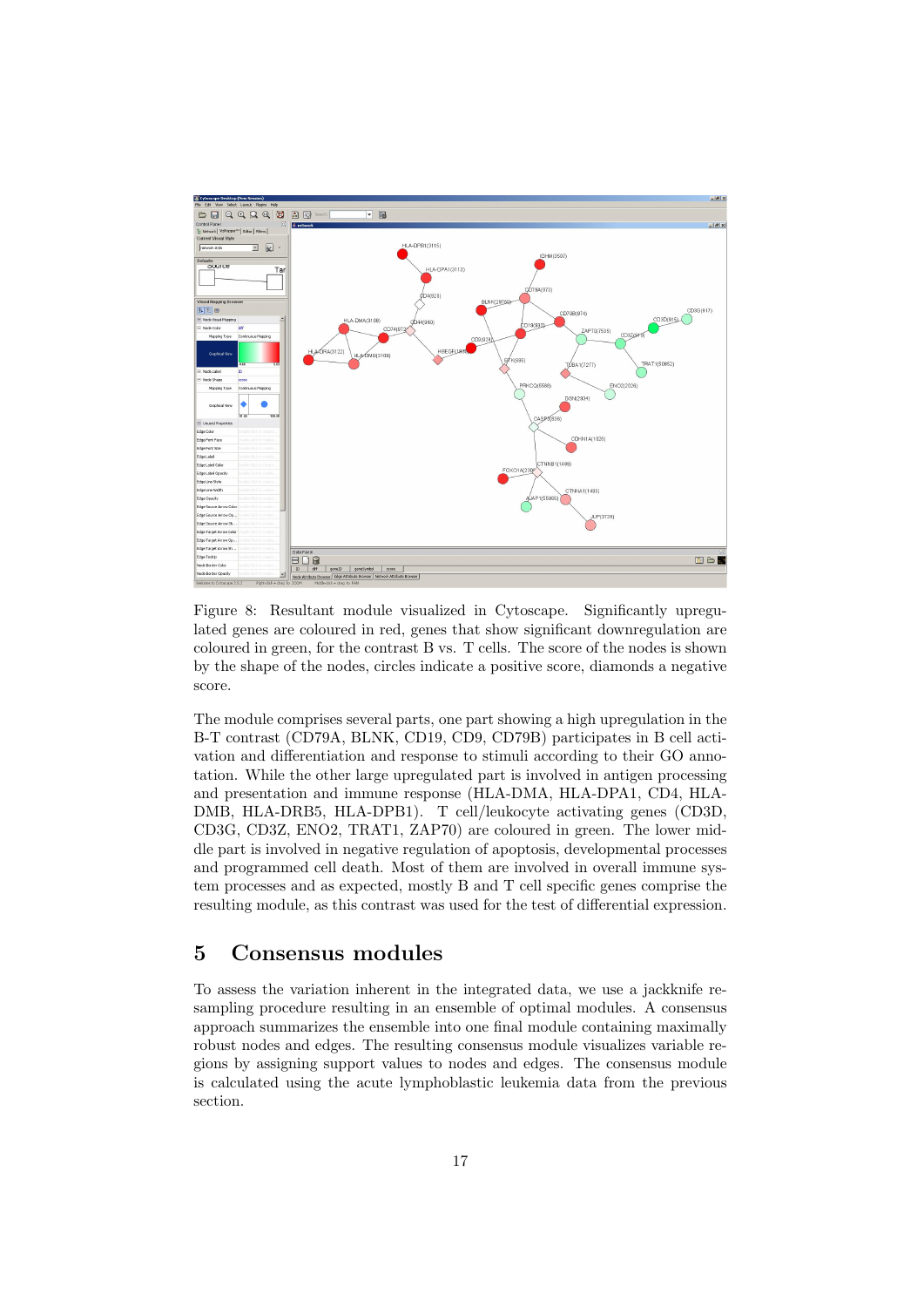First, we perform the same steps as explained in 4 and start with the data obtained up to subsection 4.2. We use the chip-specific network which comprises 5649 nodes and 22966 edges and the ALL microarray dataset.

#### 5.1 Calculating the p-values

Differential expression We resample the microarrays and calculate p-values using a standard two-sided t-test for the differential expression between the Bcell and T-cell groups. 100 jackknife replicates are created and used to test for differential expression.

Depending on the number of resamples the next steps can take a while.

```
> j.repl <- 100
> resampling.pvals <- list()
> for (i in 1:j.repl) {
+ resampling.result <- resamplingPvalues(exprMat = mapped.eset,
+ groups = factor(c(substr(unlist(ALL$BT),
+ 0, 1))), resampleMat = FALSE, alternative = "two.sided")
+ resampling.pvals[[i]] <- resampling.result$p.values
+ print(i)
+ }
```
We use the obtained p-values to calculate scores thereupon.

#### 5.2 Calculation of the score

For each jackknife replicate a BUM model is fitted to the p-value distribution, which is used to calculate node scores. The same  $FDR$  as before is used.

```
> fb <- lapply(resampling.pvals, fitBumModel, plot = FALSE,
     starts = 1)> resampling.scores <- c()
> for (i in 1:j.repl) {
+ resampling.scores[[i]] <- scoreNodes(network = network,
+ fb = fb[[i]], fdr = 1e-14)+ }
```
We create a matrix of scores to calculate the modules. This creates one node file as input for the ILP calculation. Alternatively one node file can be created for each jackknife resample, which then can be run in parallel on a cluster or multicore machine. This approach is preferable, due to possibly many jackknife resamples. For simplification we use the matrix variant here.

```
> score.mat <- as.data.frame(resampling.scores)
> colnames(score.mat) <- paste("resample", (1:j.repl),
+ sep = "")
```
The node scores are written to file in the next step. For the edge scores the binary interactions are written to file with a score of 0.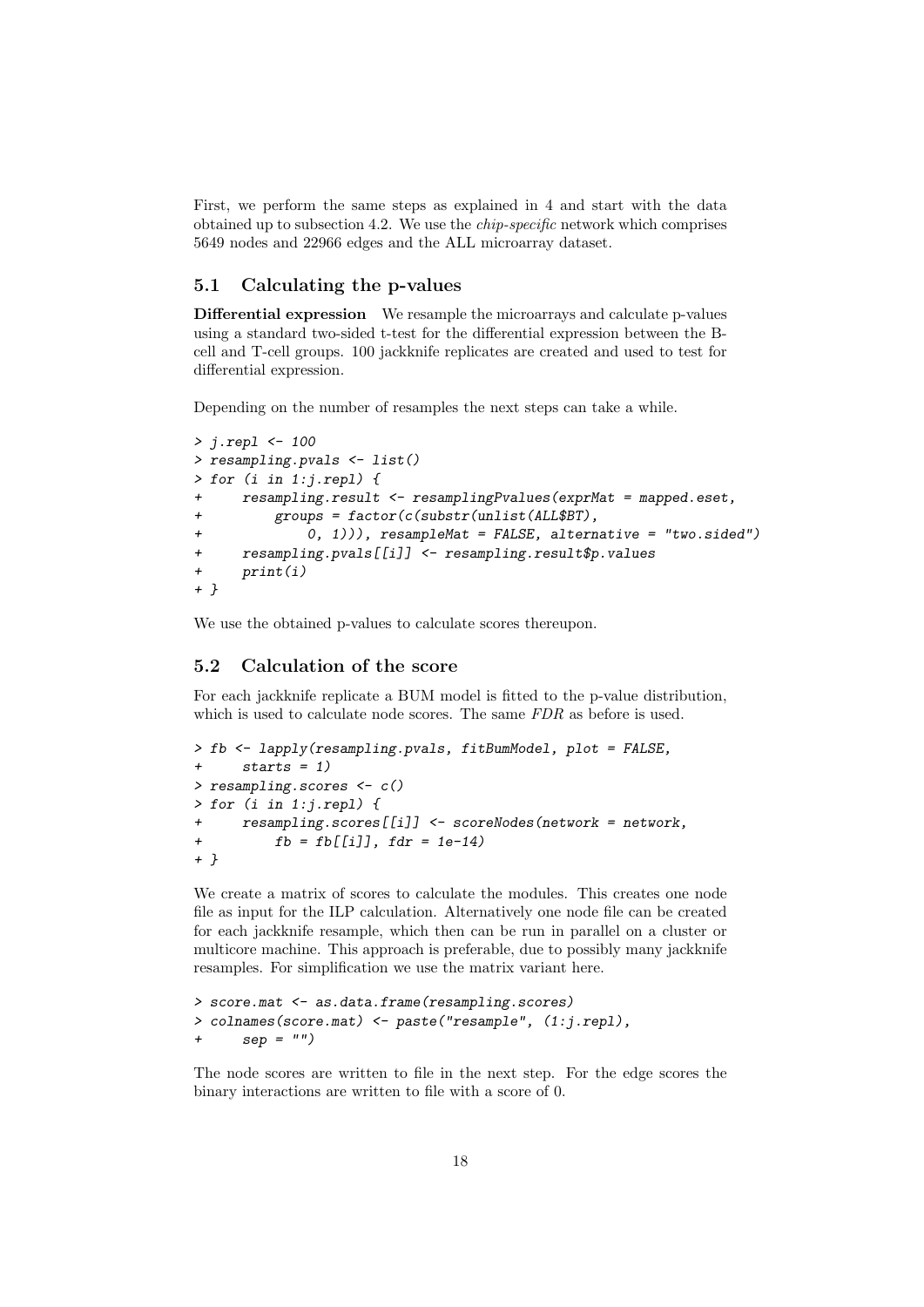```
> writeHeinzEdges(network = network, file = "ALL_e_resample",
+ use.score = FALSE)
> writeHeinzNodes(network = network, file = "ALL_n_resample",
     node.scores = score.mat)
```
#### 5.3 Calculation of the optimal subnetworks

In the following the heinz algorithm is started using the heinz.py python script. This starts the integer linear programming optimization and calculates the maximum-scoring subnetwork using CPLEX. In contrast to previous calculations we define a size the resulting modules should have. We set it with the size parameter s to the size of the original module, which was 31. This fixes the size of the output modules for a later consensus module calculation.

The command is: "heinz.py -e ALL\_e\_resample.txt -n ALL\_n\_resample.txt -N True -E False -S 31"

The output is precalculated in ALL\_n\_resample.txt.0.hnz and ALL\_e\_resample.txt.0.hnz in the R BioNet directory, subdirectory extdata. The output is loaded as a list of graphs with the following commands:

```
> datadir <- file.path(path.package("BioNet"), "extdata")
> modules <- readHeinzGraph(node.file = file.path(datadir,
      "ALL_nresample.txt.0.hnz"), network = network)
```
### 5.4 Calculation of the consensus module

We have obtained now 100 modules from the resampled data. These are used to calculate consensus scores for the nodes and edges of the network and recalculate an optimal module. This module, termed consensus module, captures the variance in the microarray data and depicts the robust solution. Confidence values for the nodes and edges can be visualized by the node size and edge width, allowing to identify stable parts of the module.

We therefore use the modules to calculate consensus scores in the following and rescore the network:

```
> cons.scores <- consensusScores(modules, network)
> writeHeinz(network = network, file = "ALL_cons",
     + node.scores = cons.scores$N.scores, edge.scores = cons.scores$E.scores)
```
[1] TRUE

They are run using CPLEX: "heinz.py -e ALL\_cons\_e.txt -n ALL\_cons\_n.txt -N True -E True -S 31". Mind to also use the edge scores with -E True.

The results are loaded in R and visualized.

```
> datadir <- file.path(path.package("BioNet"), "extdata")
> cons.module <- readHeinzGraph(node.file = file.path(datadir,
      "ALL\_cons_n.txt.0.hnz"), network = network)
```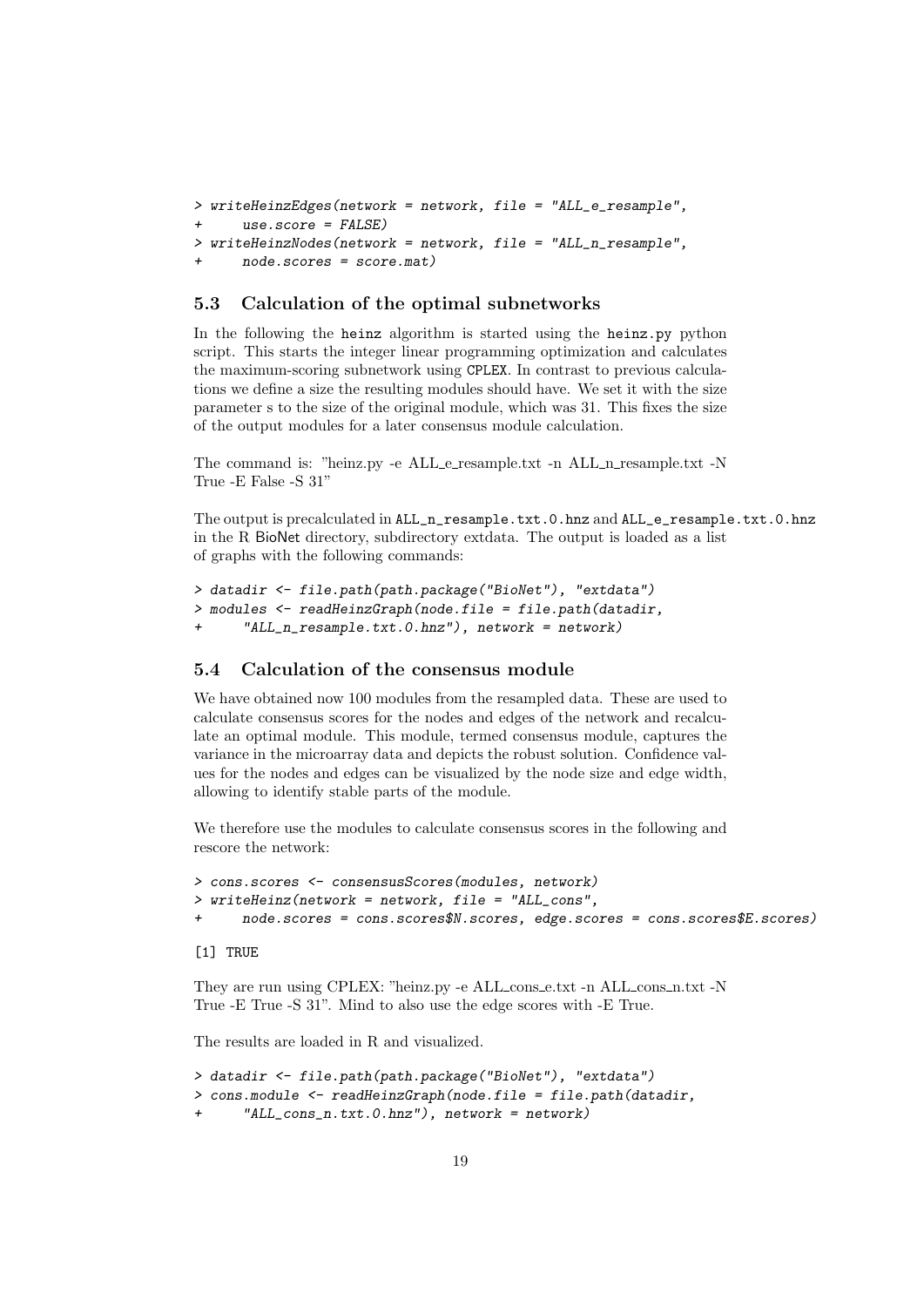```
> cons.edges <- sortedEdgeList(cons.module)
> E.width <- 1 + cons.scores$E.freq[cons.edges] *
     10
> N.size <- 1 + cons.scores$N.freq[nodes(cons.module)] *
+ 10
> plotModule(cons.module, edge.width = E.width,
+ vertex.size = N.size, edge.label = cons.scores$E.freq[cons.edges] *
+ 100, edge.label.cex = 0.6)
```


Figure 9: Resultant consensus module. The size of the nodes and the width of the edges depict the robustness of this node or edge as calculated from the jackknife replicates.

# 6 Installation

### 6.1 The BioNet package

The BioNet package is freely available from Bioconductor at http://www.bioconductor.org.

#### 6.2 External code to call CPLEX

The algorithm to identify the optimal scoring subnetwork is based on the software dhea (district heating) from Ljubić et al.  $[9]$ . The C++ code was extended in order to generate suboptimal solutions and is controlled over a Python script.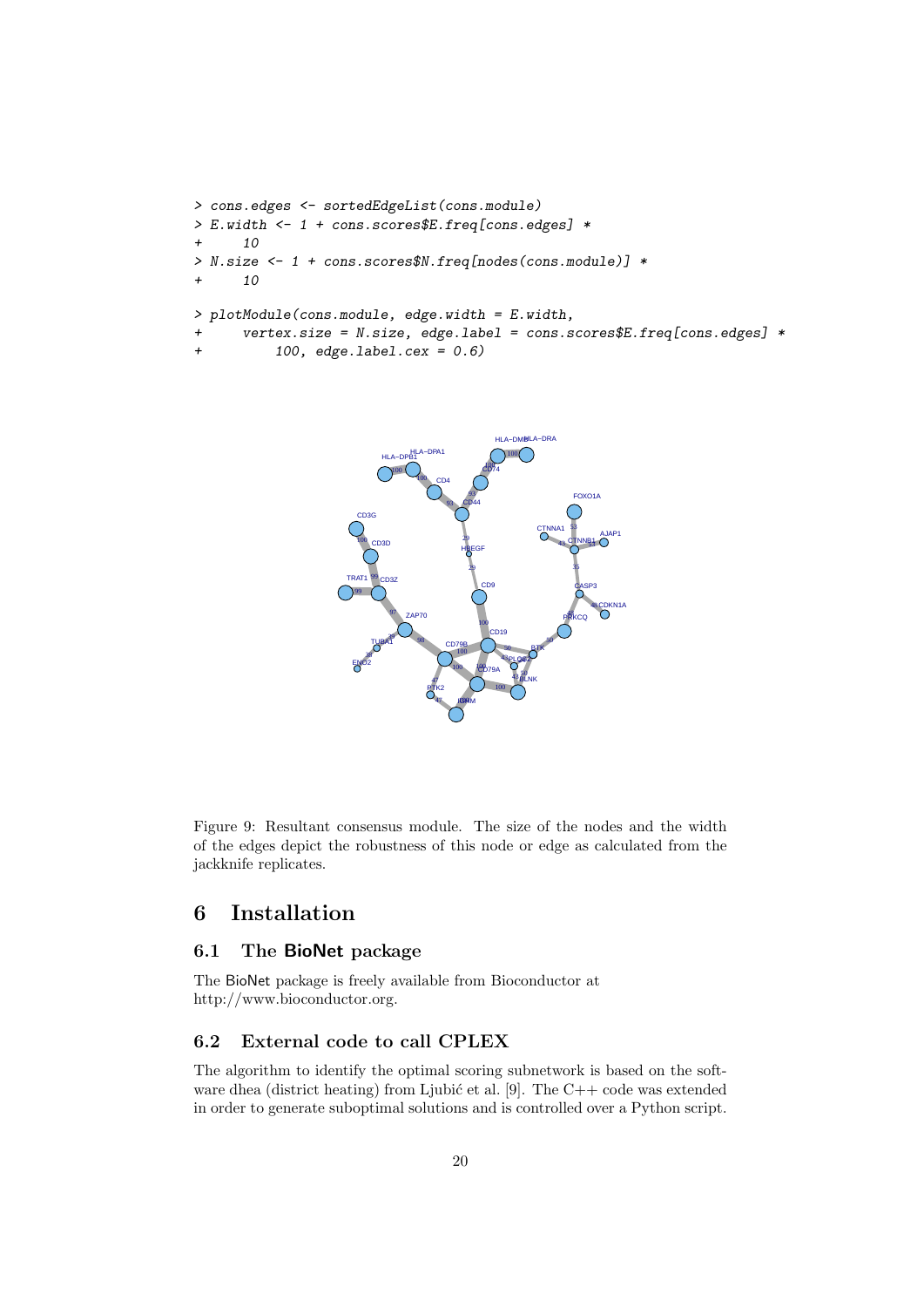The dhea code uses the commercial CPLEX callable library version 9.030 by ILOG, Inc. (Sunnyvale,CA). In order to calculate the optimal solution a CPLEX library is needed. The other routines, the dhea code and heinz.py Python script (current version 1.63) are publicly available for academic and research purposes within the heinz (heaviest induced subgraph) package of the open source library LiSA (http://www.planet-lisa.net). The dhea code has to be included in the same folder as heinz.py, in order to call the routine by the Python code. To calculate the maximum-scoring subnetwork without an available CPLEX license a heuristic is included in the BioNet package, see runFastHeinz.

# References

- [1] Vince Carey, Li Long, and R. Gentleman. RBGL: An interface to the BOOST graph library, 2009. URL http://CRAN.Rproject.org/package=RBGL. R package version 1.20.0.
- [2] Vincent J Carey, Jeff Gentry, Elizabeth Whalen, and Robert Gentleman. Network structures and algorithms in Bioconductor. Bioinformatics, 21(1): 135–136, Jan 2005.
- [3] Sabina Chiaretti, Xiaochun Li, Robert Gentleman, Antonella Vitale, Marco Vignetti, Franco Mandelli, Jerome Ritz, and Robin Foa. Gene expression profile of adult t-cell acute lymphocytic leukemia identifies distinct subsets of patients with different response to therapy and survival.  $Blood, 103(7)$ : 2771–2778, Apr 2004.
- [4] Gabor Csardi and Tamas Nepusz. The igraph software package for complex network research. InterJournal, Complex Systems:1695, 2006. URL http://igraph.sf.net.
- [5] Marcus T Dittrich, Gunnar W Klau, Andreas Rosenwald, Thomas Dandekar, and Tobias Müller. Identifying functional modules in protein-protein interaction networks: an integrated exact approach. *Bioinformatics*, 24(13): i223–i231, Jul 2008.
- [6] R. Gentleman, Elizabeth Whalen, W. Huber, and S. Falcon. graph: A package to handle graph data structures, 2009. URL http://CRAN.Rproject.org/package=graph. R package version 1.22.2.
- [7] Wolfgang Huber and Robert Gentleman. estrogen: 2x2 factorial design exercise for the Bioconductor short course, 2006. R package version 1.8.2.
- [8] Trey Ideker, Owen Ozier, Benno Schwikowski, and Andrew F Siegel. Discovering regulatory and signalling circuits in molecular interaction networks. Bioinformatics, 18 Suppl 1:S233–S240, 2002.
- [9] I. Ljubić, R. Weiskircher, U. Pferschy, G. W. Klau, P. Mutzel, and M. Fischetti. An Algorithmic Framework for the Exact Solution of the Prize-Collecting Steiner Tree Problem. Math. Program., Ser. B, 105(2-3):427– 449, 2006.